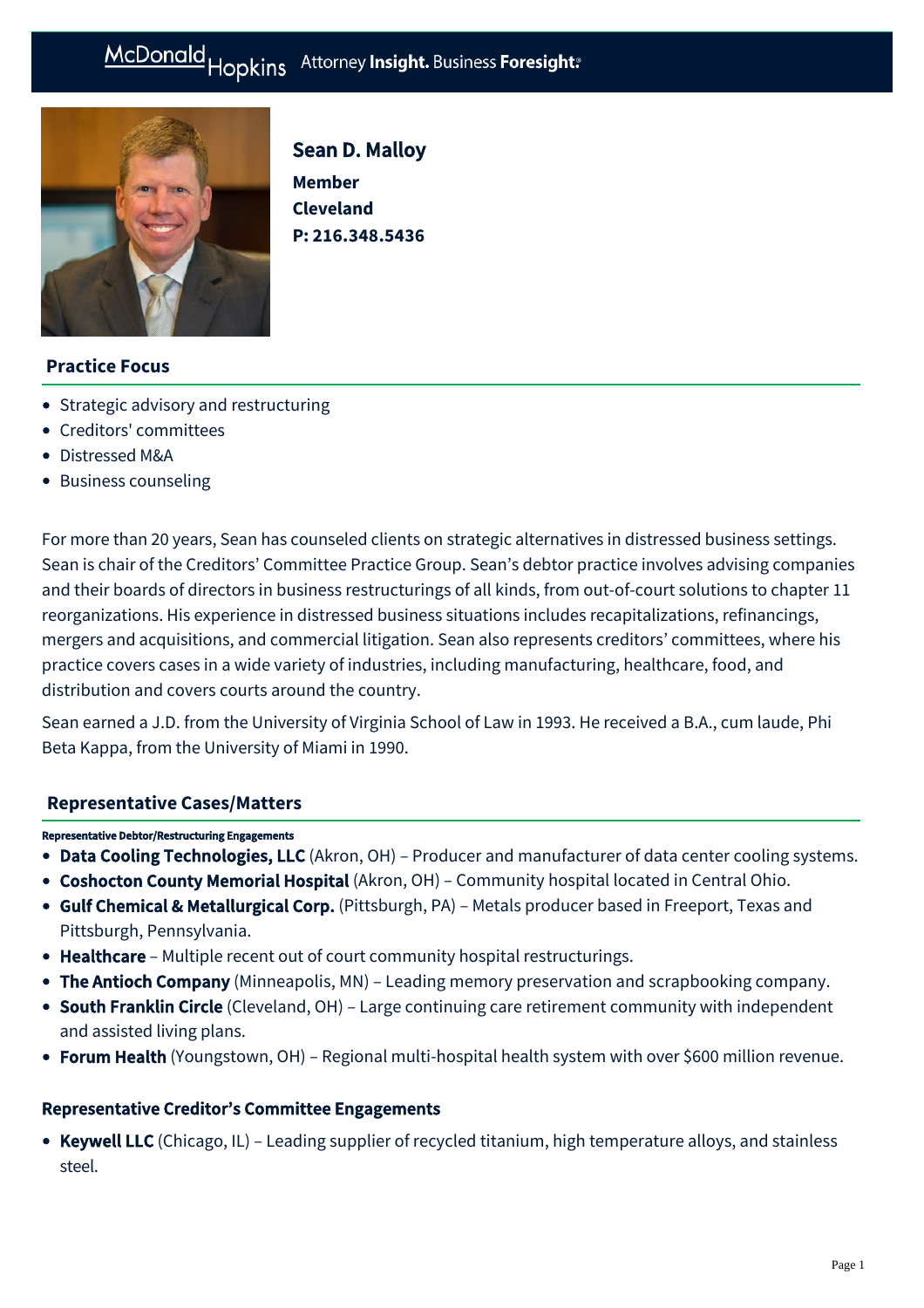- Country Stone Holdings (Peoria, IL) Supplier to home improvement retailers.
- AFA Foods (Wilmington, DE) Beef processing company with approximately \$1 billion revenue.
- North Oakland Medical Center (Detroit, MI) Regional hospital located in Pontiac, Michigan.
- St. Mary of the Woods (Cleveland, OH) Continuing care retirement community with independent and assisted living plans and a skilled nursing unit.
- Huffy Corporation (Dayton, OH) Leading producer of bicycles and related products.

## Representative Liquidating Trust and Plan Administrator Engagements

- GCM Liquidating Trust (Chicago, IL) Liquidating trust engagement arising from restructuring plan and involving claims and tax matters.
- Ideal Electric Company (Canton, OH) Plan administration and creditor advisory board engagement involving material insider litigation and commercial litigation.
- James River Coal Company Trust (Nashville, TN) Liquidating trust engagement arising from Committee role involving lobbying/government regulations, insider litigation, and preferences.
- Infotelecom LLC (Cleveland, OH) Liquidating trust engagement involving preferences and claims administration.
- Huffy Corporation Liquidating Trust (Dayton, OH) Liquidating trust engagement involving disposition of assets, ownership and board voting rights in reorganized company, insider litigation, and preferences.
- Forum Health Liquidating Trust (Youngstown, OH) Liquidating trust engagement involving disposition of assets, collection of Medicare/Medicaid underpayments, management of malpractice litigation claims, and winddown of foreign captive insurance company.

# Other Engagements

- U.S. Concrete (Creditors' Committee Wilmington, DE)
- FormTech Industries (Creditors' Committee and Liquidating Trust Wilmington, DE)
- Republic Technologies (Debtor Akron, OH)
- Waco Equipment Co. ( Creditors' Committee Cleveland, OH)
- Amcast Industrial (Creditors' Committee and Liquidating Trust Dayton, OH)
- Hydraulic Technologies (Debtor Canton, OH)
- Federal Forge (Creditors' Committee Grand Rapids, MI)
- ProCare Automotive (Creditors' Committee and Liquidating Trust Cleveland, OH)
- DT Industries (Creditors' Committee Dayton, OH)
- Cold Metal Products (Creditors' Committee Akron, OH)
- DeVlieg Bullard II (Debtor Wilmington, DE)
- American Paper (Creditors' Committee Youngstown, OH)
- Gliatech, Inc. (Debtor Cleveland, OH
- Medina Glass Block (Creditors' Committee Cleveland, OH)

# **Admissions - Court**

- U.S. District Court for the Northern and Southern Districts of Ohio
- U.S. District Court for the Northern District of Illinois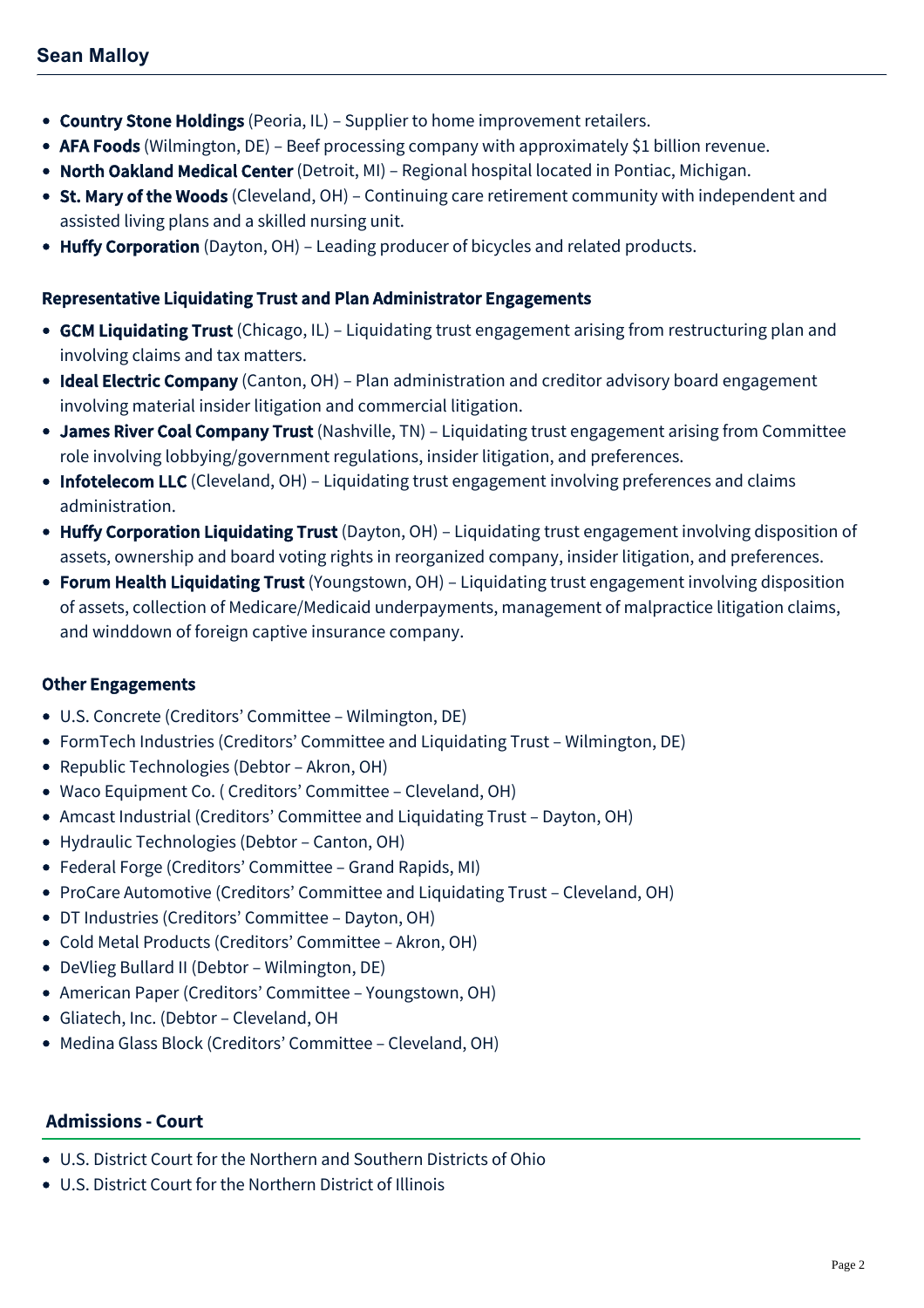U.S. District Court for the Western District of Michigan

## **Admissions - State**

Ohio

## **Education**

- University of Virginia School of Law
- University of Miami

## **Honors and Awards**

- Named leader in Ohio Bankruptcy/Restructuring Chambers USA (2017-2021)
- Selected for inclusion in Ohio Super Lawyers (2010-2022)
- Selected for inclusion in *Ohio Rising Stars* (2005-2007)
- Named one of the Best Lawyers in America (2012-2022)

## **Professional Membership**

- American Bankruptcy Institute
- Turnaround Management Association
- Cleveland Metropolitan Bar Association

### **Alerts**

[Restructuring Professionals - Is it time to rewrite your retention agreements?](https://mcdonaldhopkins.com/Insights/July-2016/Restructuring-Professionals-Is-it-time-to-rewrite)

#### **News**

- [McDonald Hopkins recognized in Chambers USA 2022 rankings](https://mcdonaldhopkins.com/Insights/June-2022/McDonald-Hopkins-recognized-in-Chambers-USA-2022)
- [McDonald Hopkins attorneys selected to 2022 Ohio Super Lawyers and Rising Stars Lists](https://mcdonaldhopkins.com/Insights/December-2021/McDonald-Hopkins-Ohio-Super-Lawyers)
- [50 McDonald Hopkins attorneys recognized in The Best Lawyers](https://mcdonaldhopkins.com/Insights/August-2021/50-McDonald-Hopkins-attorneys-recognized-in-The-Be)
- [McDonald Hopkins recognized in Chambers USA 2021 Rankings](https://mcdonaldhopkins.com/Insights/May-2021/McDonald-Hopkins-recognized-in-Chambers-USA-2021-R)
- [15 McDonald Hopkins attorneys selected to 2021 Ohio Super Lawyers and Rising Stars list](https://mcdonaldhopkins.com/Insights/December-2020/15-McDonald-Hopkins-attorneys-selected-to-2021-Ohi)
- [Lawyer of the Year honorees Riley and Welin among 42 McDonald Hopkins attorneys recognized as 2021](https://mcdonaldhopkins.com/Insights/August-2020/Lawyer-of-the-Year-honorees-Riley-and-Welin-among) Best Lawyers
- [McDonald Hopkins recognized in Chambers USA 2020 Rankings](https://mcdonaldhopkins.com/Insights/April-2020/McDonald-Hopkins-recognized-in-Chambers-USA-2020-R)
- [McDonald Hopkins recognized in Chambers USA 2019 rankings](https://mcdonaldhopkins.com/Insights/April-2019/McDonald-Hopkins-recognized-in-Chambers-USA-2019-r)
- [Seventeen attorneys at McDonald Hopkins named 2019 Ohio Super Lawyers and Rising Stars](https://mcdonaldhopkins.com/Insights/December-2018/Seventeen-attorneys-at-McDonald-Hopkins-named-2019)
- [McDonald Hopkins Recognized by Chambers USA 2018](https://mcdonaldhopkins.com/Insights/May-2018/McDonald-Hopkins-Recognized-by-Chambers-USA-2018)
- [35 attorneys at McDonald Hopkins selected for inclusion in Best Lawyers® 2018](https://mcdonaldhopkins.com/Insights/August-2017/35-attorneys-at-McDonald-Hopkins-selected-for-incl)
- [McDonald Hopkins Recognized by Chambers USA 2017](https://mcdonaldhopkins.com/Insights/May-2017/McDonald-Hopkins-Recognized-by-Chambers-USA-2017)
- [Shawn M. Riley becomes president of McDonald Hopkins](https://mcdonaldhopkins.com/Insights/October-2016/Shawn-M-Riley-becomes-president-of-McDonald-Hopkin)
- [39 attorneys at McDonald Hopkins selected for inclusion in Best Lawyers 2017](https://mcdonaldhopkins.com/Insights/August-2016/39-attorneys-at-McDonald-Hopkins-selected-for-incl)